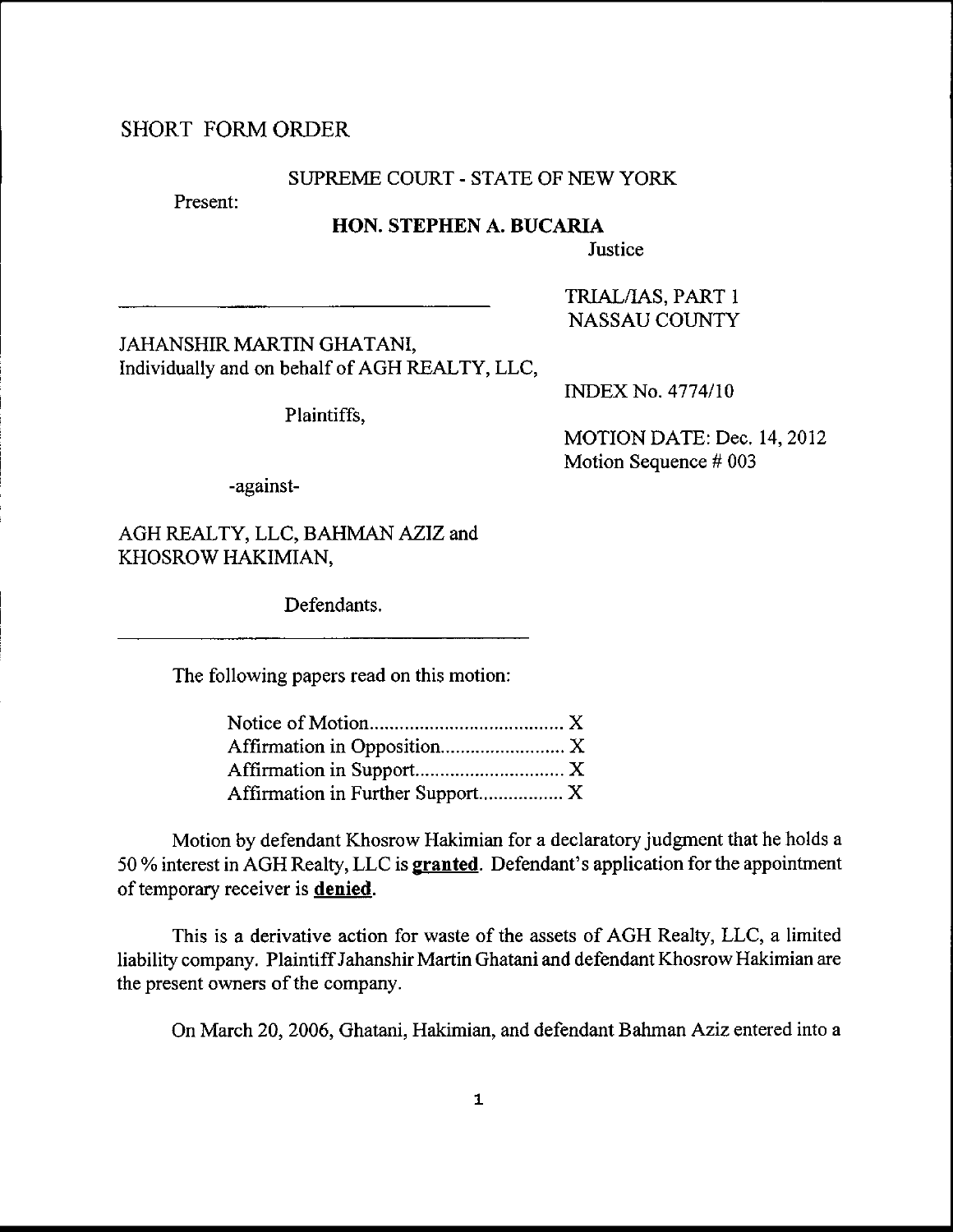#### GHATANI, et al v AGH REALTY, LLC, et al Index no. 4774/10

joint venture agreement. The purpose of the joint venture was to acquire two vacant lots, 87 and 89 Newport Street in Brooklyn, and to improve the properties. The joint venture agreement provides that the three parties would share profits and losses equally. However, Aziz was to contribute only \$ 130,000, while Ghatani and Hakimian were each to contribute \$340,000 to the venture. Nevertheless, the parties agreed that the expenses for the project would be funded by a construction loan, the proceeds ofwhich were apparently used to retum their capital investment.

Paragraph 9 of the joint venture agreement provides that no "partner" shall transfer his interest in the partnership except to one of the other "venturers." Paragraph 9 further provides , ifa venturer was declared a bankrupt or became insolvent, the other venturers had the right to buy out his interest at "liquidating," or book, value.

Later in 2006, the parties began to operate as a limited liability company, AGH Realty, LLC. AGH's operating agreement provides that capital contributions shall be as provided in the joint venture agreement. The operating agreement further provides that no member shall transfer his interest except to one of the other members, as set forth in the joint venture agreement. After AGH took title to the two lots in Brooklyn, the parties built five two-family houses on the property. However, rather than selling the homes, AGH leased them to rent subsidized tenants.

The action was commenced on March 12, 2010. Plaintiff alleges that Aziz misappropriated the proceeds of the construction loan and used the money to pay personal credit card bills. Plaintiff further alleges that Aziz and Hakimian paid themselves salaries or management fees in violation of the terms of the joint venture agreement. Plaintiff asserts claims for breach of a joint venture agreement, breach of AGH's operating agreement, and breach of fiduciary obligation.

On November 2, 2010, Aziz filed a Chapter 7 petition with the Bankruptcy Court. On December 10, 2010, Ghatani and Hakimian served notice on Aziz that they intended to purchase his interest in AGH Realty at liquidating value, in view of his bankuptcy proceeding. On December 23,2010, Ghatani served the notice of intent to purchase on Marc Pergament, Aziz' bankruptcy trustee.

Ghatani and Hakimian subsequently offered to purchase Aziz' interest from the bankruptcy trustee for \$5,000. However, the trustee estimated that the value of the property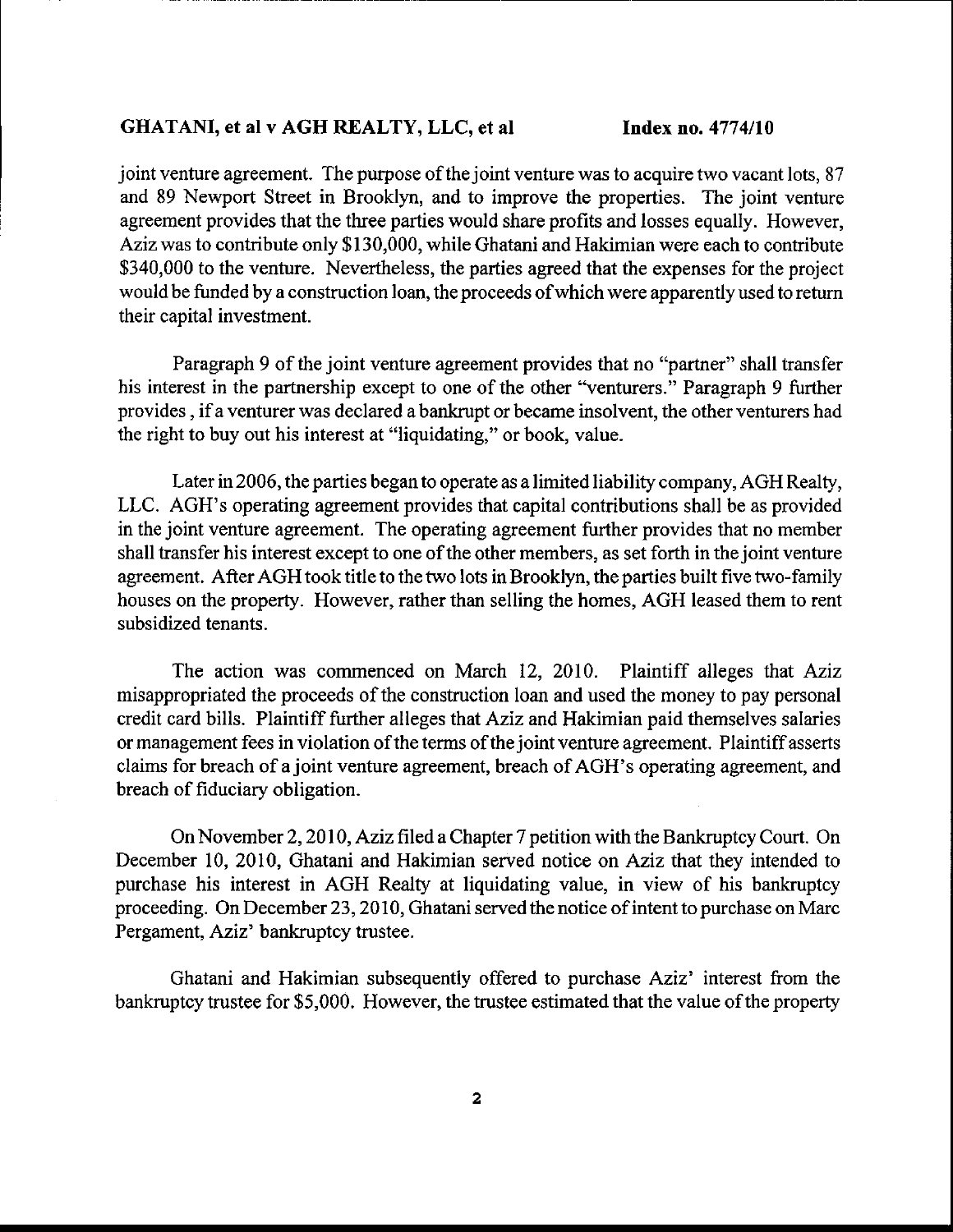## GHATANI, et al v AGH REALTY, LLC, et al Index no. 4774/10

was \$2.2 million and the mortgage was \$1.2 million. Thus, in the trustee's view, Aziz' interest was worth considerably more that Ghatani and Hakimian's \$5,000 offer. Ghatani and Hakimian increased their offer to \$25,000 on July 11, 2011.

On July 27, 2011, Pergament, as Aziz' bankruptcy trustee, entered into an asset sale and purchase agreement with Hamdam Hakimi. The agreement provided that Hakimi would purchase Aziz' assets, including his interest in AGH Realty, for \$20,000.

On September 6,2011, Ghatani served objection in the Bankruptcy Court to the trustee's proposed sale of Aziz' interest in AGH Realty for \$20,000. Ghatani argued, among other things, that the proposed sale violated transfer restrictions in AGH's operating agreement and that, based upon Aziz' \$130,000 contribution, he owned only 16 % of the company. By order dated September 14, 2011, the Bankruptcy Court overruled Ghatani's objections and authorized the trustee to sell Aziz' assets for \$32,000 within 14 days, or \$30,000 if the closing did not occur by that date.

Meanwhile, on August 31, 2011, counsel for Ghatani wrote to counsel for Hakimian stating that Ghatani intended to purchase Aziz' interest on his own behalf. On the same date, counsel for Hakimian wrote to counsel for Ghatani insisting that Ghatani purchase Aziz' interest on behalf of both members of the company. Ghatani purchased Aziz' interest from the trustee for \$32.000.

By order dated January 3,2012, the court denied plaintiff Ghatani's motion for a preliminary injunction, ordering defendant Hakimian to comply with the terms of the operating agreement. The court determined that plaintiffhad an adequate remedy at law and that injunctive relief might infringe upon Hakimian's managerial discretion as a member of the limited liability company (*Marx v Akers*, 88 NY2d 189 [1996]).

By notice of motion dated February 24, 2012, defendant Hakimian moves for a declaratory judgment that he holds a 50 % membership interest in AGH Realty. Hakimian also seeks the appointment of a temporary receiver for the property. In opposition, plaintiff Ghatani argues that he holds a 2/3 interest pursuant to the bankruptcy court's order.

Where a corporation has an interest or "tangible expectancy" in a property or business venture, it is a "corporate opportunity" which may not be diverted by an individual officer or director (*Alexander & Alexander v Fritzen*, 147 AD2d 241, 247 [1<sup>st</sup> Dept 1989]). A corporate opportunity must be more than a hope or a desire, but is much less tenable than an